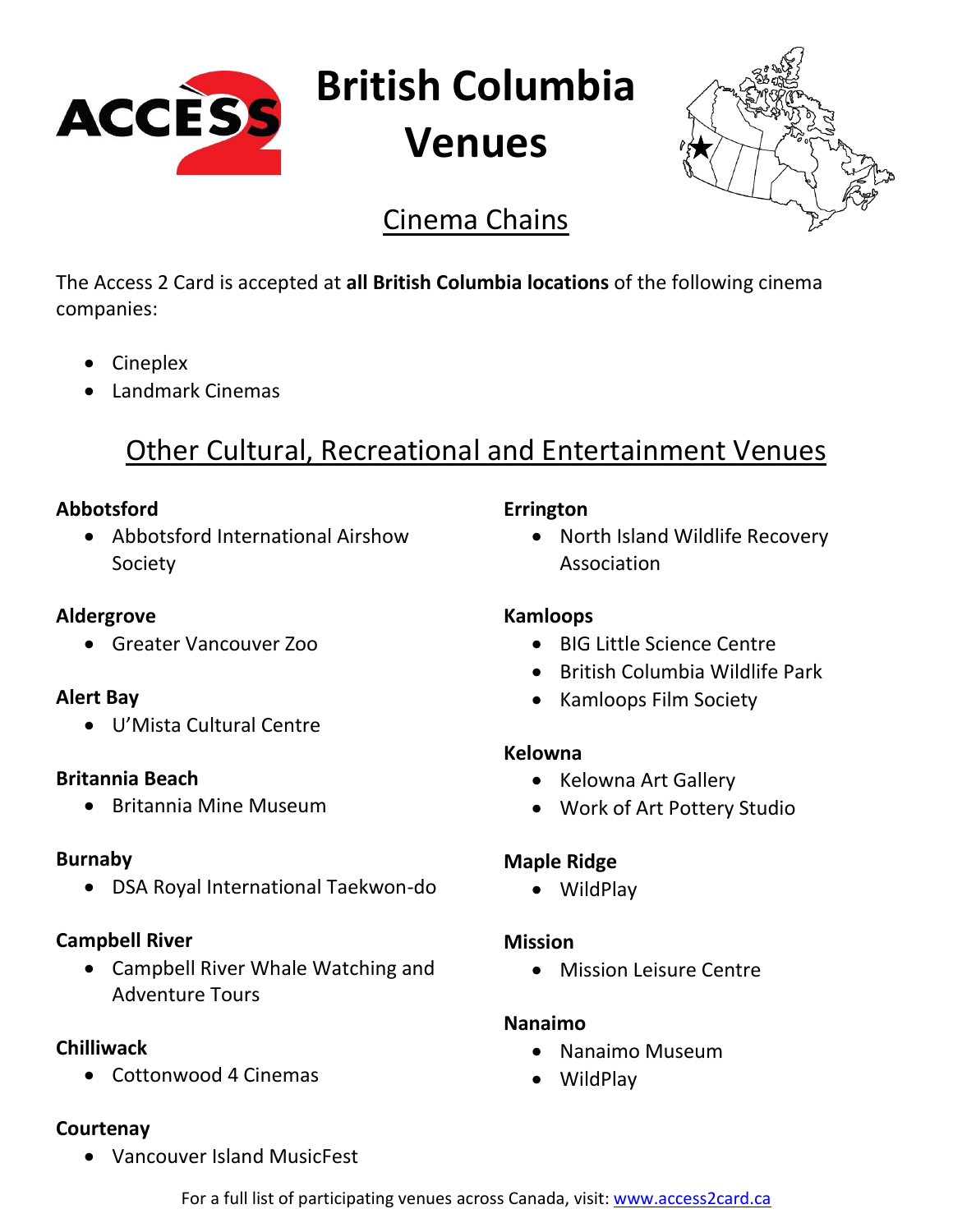#### **New Westminster**

• Fraser River Discovery Centre

#### **North Saanich**

• Panorama Recreation

#### **North Vancouver**

- Capilano Suspension Bridge Park
- Maplewood Farm
- Mt Seymour Resorts
- Presentation House Theatre

# **Peachland**

• Okanagan ATV Tours

#### **Penticton**

- McLaren Park Arena
- Penticton Community Centre

### **Prince George**

• Two Rivers Gallery

# **Richmond**

• Gulf of Georgia Cannery National Historic Site

# **Saanich**

- Saanich Parks and Recreation
	- o Cedar Hill Golf Course
	- o Cedar Hill Recreation Centre
	- o G.R. Pearkes Recreation Centre
	- o Gordon Head Recreation **Centre**
	- o Saanich Commonwealth Place

# **Sidney**

• Shaw Centre for the Salish Sea

# **Sooke**

• SEAPARC Leisure Complex

# **Surrey**

• Canada Cup International Softball Championship

# **Vancouver**

- Beaty Biodiversity Museum
- Carousel Theatre for Young People
- DanceHouse
- Dr. Sun Yat-Sen Classical Chinese Garden
- H.R. MacMillan Space Centre
- Museum of Anthropology at UBC
- Museum of Vancouver
- Pacific National Exhibition (PNE)
- PuSh International Performing Arts Festival
- Rogers Arena Tours
- Science World BC
- Theatre Under the Stars
- The Cinémathèque
- Vancouver Aquarium
- Vancouver Art Gallery
- Vancouver Fringe Festival
- Vancouver International Film Festival
- Vancouver Lookout
- Vancouver TheatreSports

# **Vernon**

- Vernon Public Art Gallery
- Okanagan Science Centre

# **Victoria**

- Art Gallery of Greater Victoria
- Blue Bridge Theatre
- Burnside Gorge Community Centre
- Butchart Gardens
- Craigdarroch Castle
- Crystal Pool & Fitness Centre
- Galey Farms